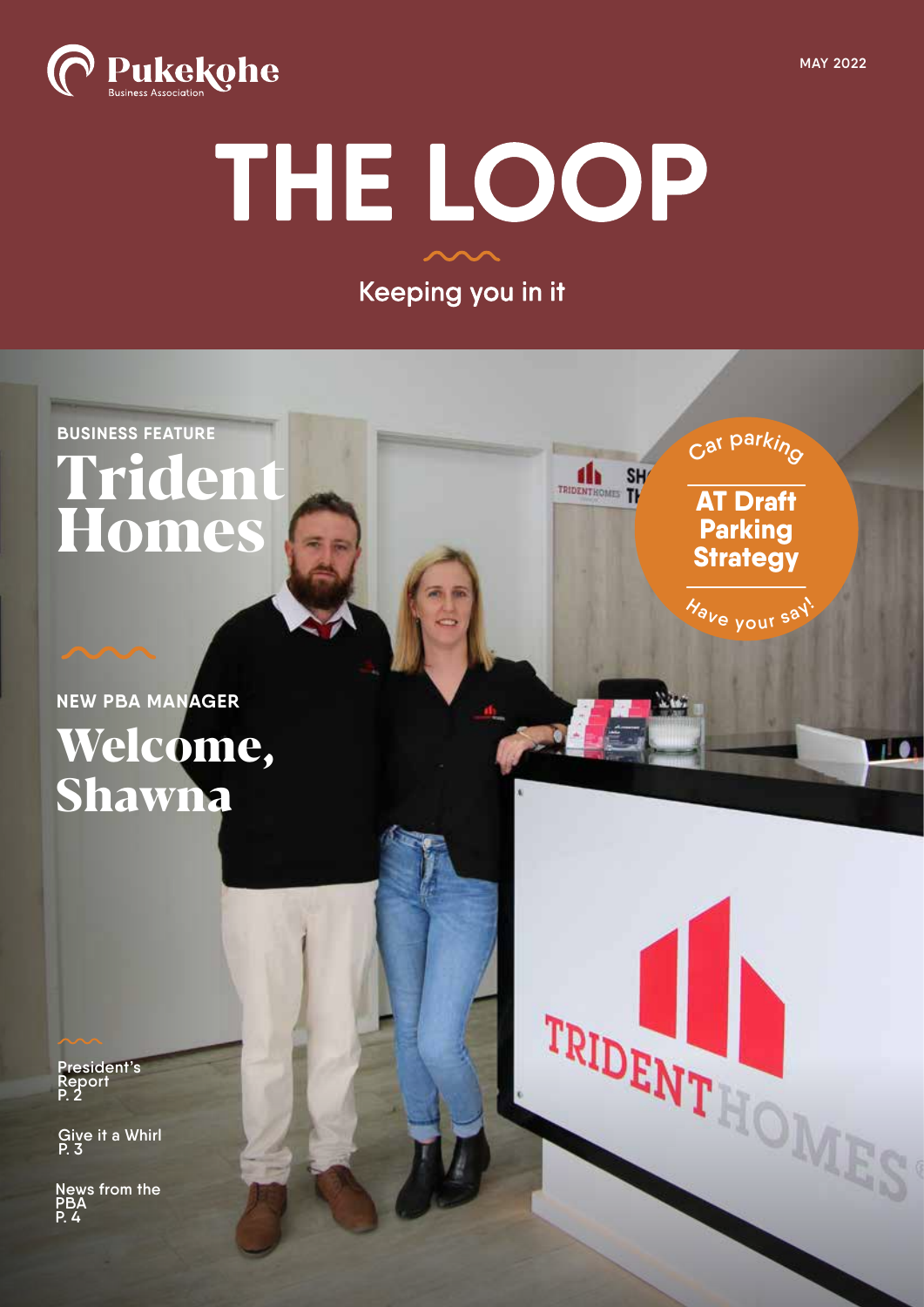### **PRESIDENT'S REPORT**

# **Agile - an idea whose time has come**



**Do you remember last decade when 'agile by design' became a thing?**

I was working for a large multi-national that had been doing the same thing for roughly 70 years. Now we were all taking workshops and seminars to change the way we behaved as a business. We learnt new phrases like 'fail fast', 'scrum reviews' and 'innovate and test'.

The key lesson was that traditional corporate behaviour stifled innovation which meant business would be left behind as paradigms shifted.

The biggest sin was to assume that what worked now would keep working tomorrow.

The business climate was indeed changing. I'm sure you heard the same messages at business presentations and lunches. The new largest taxi company in the world owned no taxis, the largest and fastest growing accommodation provider owned no hotels.

Agile and nimble organisations didn't try to compete with existing businesses, they reshaped the paradigm, so the old businesses are no longer relevant.

I wish I had paid more attention.

What seemed like a useful modern idea 5 years ago, is now an essential tool to operate in a complex and evolving landscape.

The covid induced 'pivot' could be seen as a reframing of the pre-covid agile. Business will do well who are not afraid to burn some sacred cows that used to be their market leaders. Nothing should be beyond review or challenge

as we look to the next paradigm shifts that will usher in the biggest opportunities.

At the PBA, we are preparing for a process to develop our new strategy. How will political, societal, economic and regional factors combine to challenge the way we do business in Pukekohe.

# **How can the PBA best support local business to thrive and grow?**

Larger questions arise – what is our unique selling proposition for why people should spend their dollars in Pukekohe. It's a challenging but also exciting discussion and I hope you will be part of it.

Here's to your agile business.

**Rupert Ross, PBA President**

#### **Administration**



**Manager** Shawna Coleman 09 910 0137 021 930 137



**Promotions Co-ordinator** Chenay Douglas 09 910 0137

## **Committee Committee**



**Rupert Ross President** Vibra Train Pukekohe 09 238 1951



**Philippa O'Mara Treasurer** Engine Room Chartered Accountants 09 238 5939

**Melissa van den Brink Vice President** Smith & Sons Renovations & Extensions Franklin 0800 002 760



ITM Pukekohe 09 238 3678

**Darren Singh** Creo Fitness Pukekohe 09 239 2194



**Francesca Mills** David Mills Ltd 00 238 6352



**Maree Trow** Stirling Sports Pukekohe 09 238 7689





Franklin Local Board Representative 021 923 719

**Alan Cole**

#### **info@pukekohe.org.nz pukekohe.org.nz 09 910 0137 Follow us on**

**@pukekoheba Facebook & Instagram**

**Disclaimer: Whilst every effort has been made to provide valuable, useful information in this publication, the Business Association accepts no responsibility or any form of liability from reliance upon or use of its contents. Any suggestions should be considered carefully within your own particular circumstances, as they are intended as general information only.**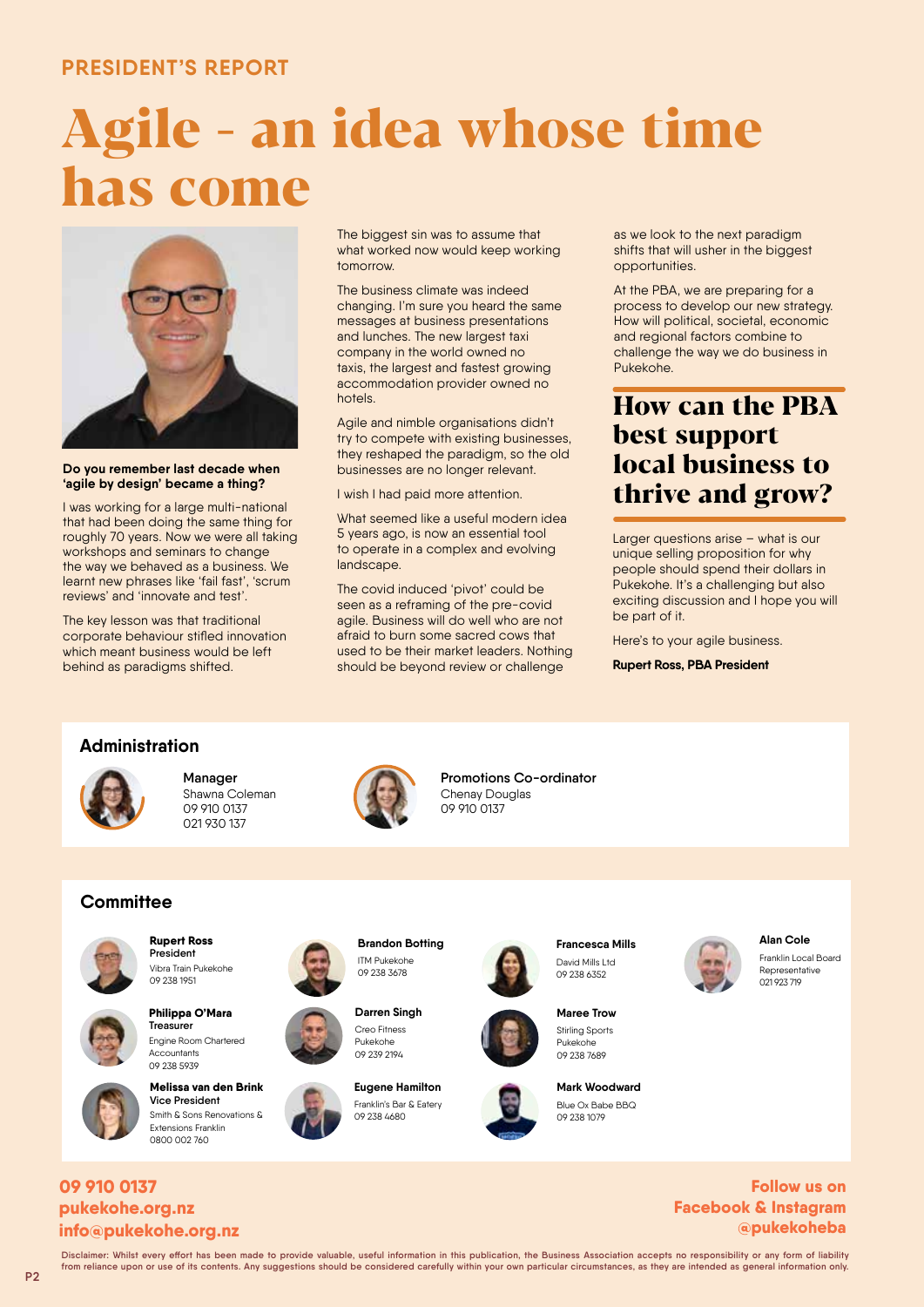#### **WELCOME TO OUR NEW PBA MANAGER**

# **A familiar face**

**After our long term Manager, Kendyl Sullivan made the exciting decision to relocate her family to the sunny Bay of Plenty, we needed a fantastic replacement to take over the reins - enter Shawna Coleman.** 

It seems like yesterday I was making the decision to jump back into working life after taking  $7^{1/2}$  years off to raise our young family.

We had recently moved to my family's hometown of Pukekohe, and I was looking forward to getting stuck into my new role as Office Administrator with the PBA.

Fast forward  $5^{1/2}$  years and my role,

and love for our business community grew and grew.

I'm so passionate about our member businesses and I'm proud of the relationships and strong network I have helped create in my time with the Pukekohe Business Association.

I'm really looking forward to implementing new and exciting initiatives that will continue to encourage and support the economic development of Pukekohe.

Business engagement is key, so I encourage you to contact us if you have any questions, thoughts or ideas about how we can better support you and your business.



I love a good chat, so don't hesitate to call or pop in any time. As the saying goes, my door is always open.

**Shawna Coleman, PBA Manager**



# **GIVE IT A WHIRL WITH Renaissance Studio**

#### **This month, we picked up a paint brush and gave Renaissance Studio's 'Blueprint Workshop' a whirl!**

This hands on, introductory workshop will have you painting and creating decorative finishes all the way through. It is great for those who have just started painting and perfect for those who have never painted before.

Classes are run in groups of 5-6 and are designed to inspire, fill you with ideas, confidence, technical knowledge and the know-how to transform your furniture and space harmoniously.

The workshop covers all the

fundamentals of decorative painting, from how to complete a desired finish, to using coloured waxes and glazes and colour layering.

During our session, we chose two colours (from a large selection) and learned how to create a nice wax finish on our terracotta pots.

All the materials and tools were provided for us, so all we had to do was choose our colours and follow Belinda's instructions.

We found the entire process to be a lot of fun and also very relaxing. Painting is a great way to switch off a busy mind! Completing the workshop with Renaissance Studio also means

you'll have access to an exclusive and private forum for around the clock support and inspiration.

Book your spot in-store or online!



**Renaissance Studio** 102 King Street, Pukekohe 09 238 2029 renaissancestudio.co.nz @renaissancestudionz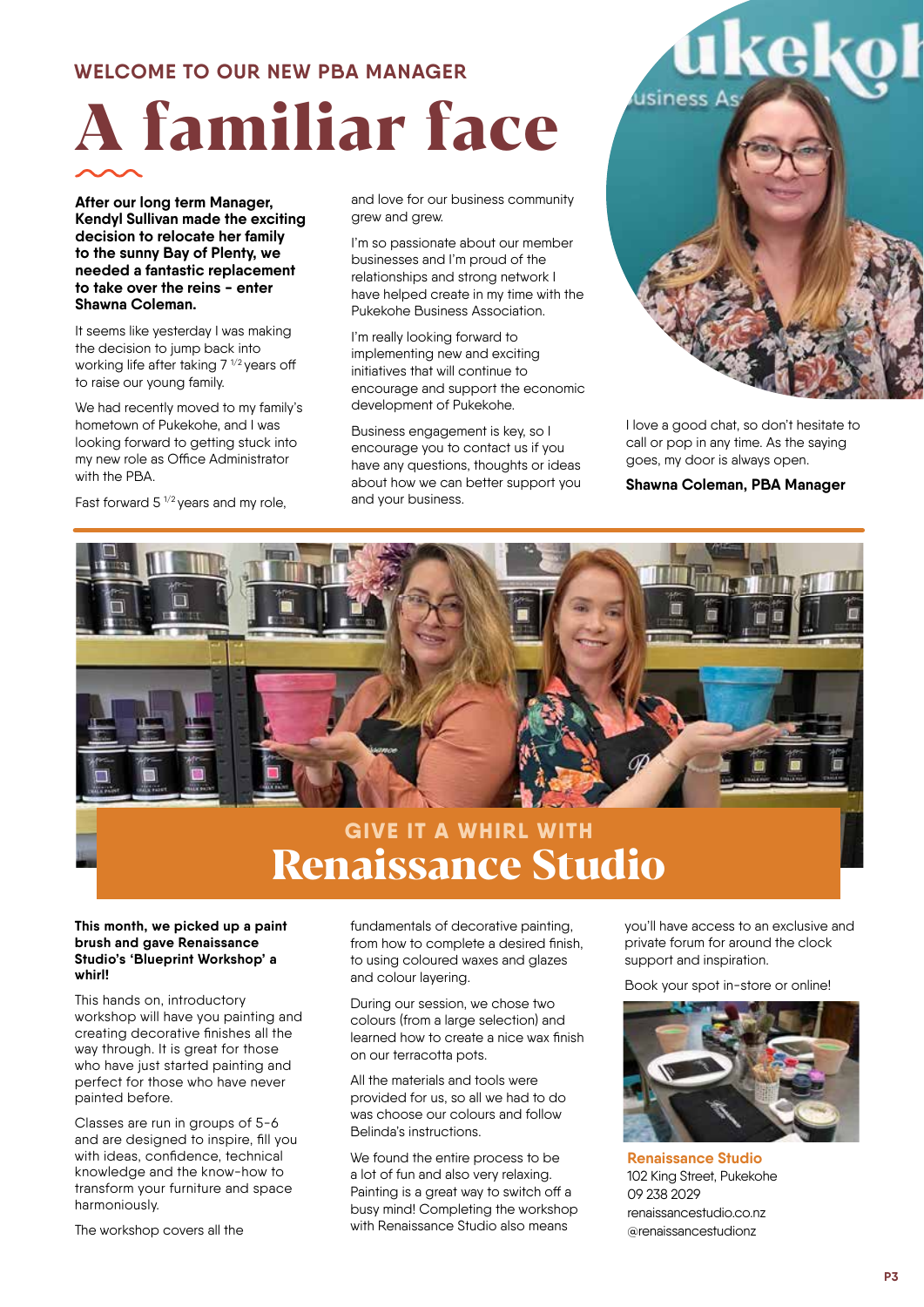# NEWS FROM THE PBA

**April was a busy month for us here in the PBA office! We launched the annual Shop Local Voucher Booklet, commissioned a brand new mural, had a great catch up with our local Communities Police team and were finally able to host a School Holiday event again!**



#### **VOUCHER BOOKLET - ONE MONTH LEFT!**

We are now one month in to our most popular promotion of the year, The 2022 Shop Local Voucher Booklet.

You'll find great discounts on Entertainment, Food & Dining, Health & Beauty, Professional Services, and Retail. Plus, you could win \$500 worth of vouchers just for shopping locally!\*

Pick up a copy from the PBA office or redeem online at **shoplocalpukekohe. co.nz. \***Fill out your details on the back of every voucher you redeem to be in to win.

Vouchers are redeemable until the 31st of May unless stated otherwise.



#### **SCHOOL HOLIDAYS IN THE SQUARE**

The change in traffic light settings meant we were finally able to put on a School Holidays in the Square event at the end of April.

This is always a popular event, and was well attended by families and children from the Franklin community.

Magician, Vas Kovalski entertained the crowd with his fantastic magic show, the Wax Hands station proved to be a huge hit and the ever popular Spinning Tea Cups, Rock Climbing Wall and Pirate Ship were busy all afternoon.

Attendees also queued up for fun temporary glitter tattoos, before heading home to prepare for school on Monday!

#### GIVEAWAY

# Mother's Day **Giveaway**

Win one of six \$50 vouchers for Mum or another special woman in your life!

**28th April - 4th May Enter on our Facebook & Instagram page**





#### **HAVE YOU SEEN OUR NEW MURAL?**

Our town is getting a little bit brighter thanks to our latest mural you'll find at 2b Hall street!

The mural was painted by artist, Lucie Blaze and is an explosion of bright colours and silhouettes with celestialinspired touches scattered across the design.



#### **COFFEE WITH A COP**

Thank you to those who attended our Coffee with a Cop last month.

Senior Sergeants, Jeremy Steedman & Wayne Paxton as well as Constable Abbey Patterson, updated everyone on the recent syndicate crime sprees as well as the arrest of some pesky dirt bikers.

We had a great turn out of businesses, which enabled the catch-up to double as a fun networking event.

We have been asked by attendees to hold these Coffee with a Cop events more regularly, alternating between morning and evening events. We will be holding our next event in June so please keep and eye out in next month's Loop for more details.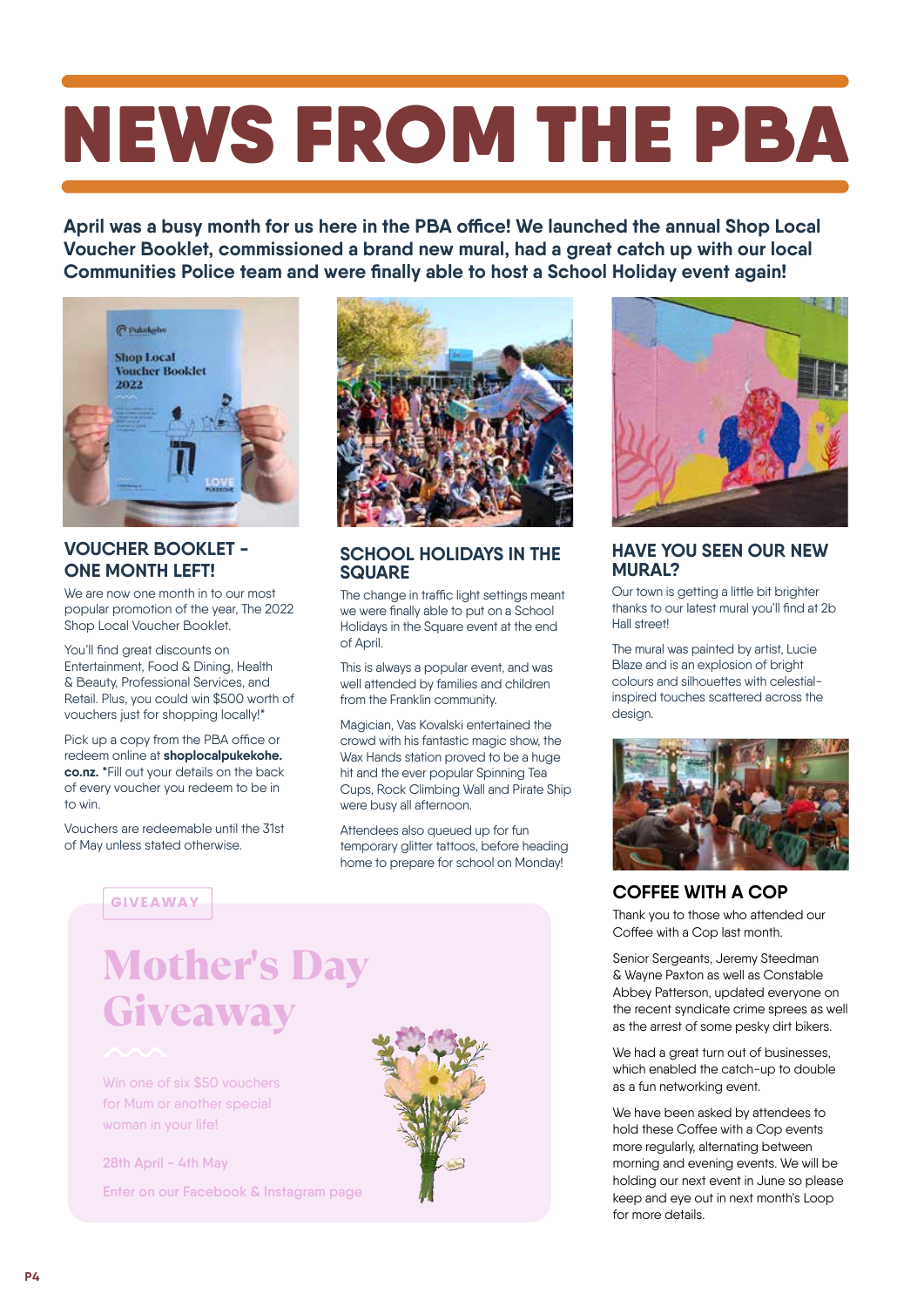# **AT Parking Strategy**

## **On-street car parking at risk**

In the latest Auckland Transport Draft Parking Strategy, Pukekohe is identified as a Tier 2 Town. This means we could be losing our on-street parking within the Ring Road and around the Train Station as it is flagged for potential reappropriation to improve traffic flow.

As Pukekohe is a rural service town, we simply do not fit into the same box as other towns identified under the Tier 2 banner. We need these on-street parking spaces and will be completing a submission to oppose this idea.

#### **Our submission only counts as one voice, so we encourage you to share your thoughts at the link below.**

Below is an overview of some of the key policies of interest:

- Focus on reducing private vehicle use for commuter trips (e.g. work and education)
- Maintain or increase the amount of time limited/short stay parking (to increase turnover)
- Increased parking charges are possible
- Some parking space reappropriation is possible to improve travel choices other than private car

For more information and to make your submission, visit **at.govt.nz/about-us/ transport-plans-strategies/aucklandsdraft-parking-strategy/**

#### **PANUKU'S "UNLOCK PUKEKOHE" PLAN**

In 2019, Panuku announced their "Unlock Pukekohe" plan to our members at a business morning tea event.

Due to Covid, this has been delayed however in the next few months, Panuku will be holding another series of information workshops where key members of Panuku will be available to answer your questions about the Unlock Pukekohe plan.

Please keep an eye on our weekly emails with further information about when and where these events will take place.

#### **ARE YOU RECEIVING OUR WEEKLY EMAILS?**

Aside from the Loop, our emails are your one-stop-shop for information on everything from upcoming promotional opportunities and giveaways, to networking events and more.

If you are not currently signed up to receive our emails, or you've changed your email address, please contact **info@pukekohe.org.nz.** To avoid our emails going to junk, add our email address to your contact list.



#### **BUSINESS ACHIEVEMENTS**

Have you or a member of your team celebrated a business achievement, industry win or milestone recently?

We want to celebrate your success in upcoming Loop publications. Whether the success is big or small, we want people to know about it! To be featured, email **info@pukekohe.org.nz.**

# NEW MEMBERS

#### **THE PUKEKOHE BUSINESS ASSOCIATION WELCOMES OUR NEW MEMBERS**



#### **MAG AND TURBO**

If you're in the market for mag wheels, new tyres, or your vehicle needs servicing locally owned, Mag and Turbo Pukekohe are the people to see

**123 Manukau Road, Pukekohe**  09 200 1133 pukekohe.magandturbo.com

#### **COIN MAX**

Coin Max Pukekohe is a locally owned variety store offering quality products at an affordable price.

**126 King Street, Pukekohe**  09 200 9001 facebook.com/coinmaxpukekohe

#### **INFORMATIKS**

Informatiks offer fully scalable IT solutions, high quality Smart CCTV products, and home automation platforms.

**9 Greig Place, Pukekohe** 0210 313 936 informatiks.co.nz

**Email us at info@pukekohe.org.nz to find out about becoming a member.**





Pukekohe Business Association 217 King Street, Pukekohe . 09 910 0137 . pukekohe.org.nz **Follow us on** O /pukekoheba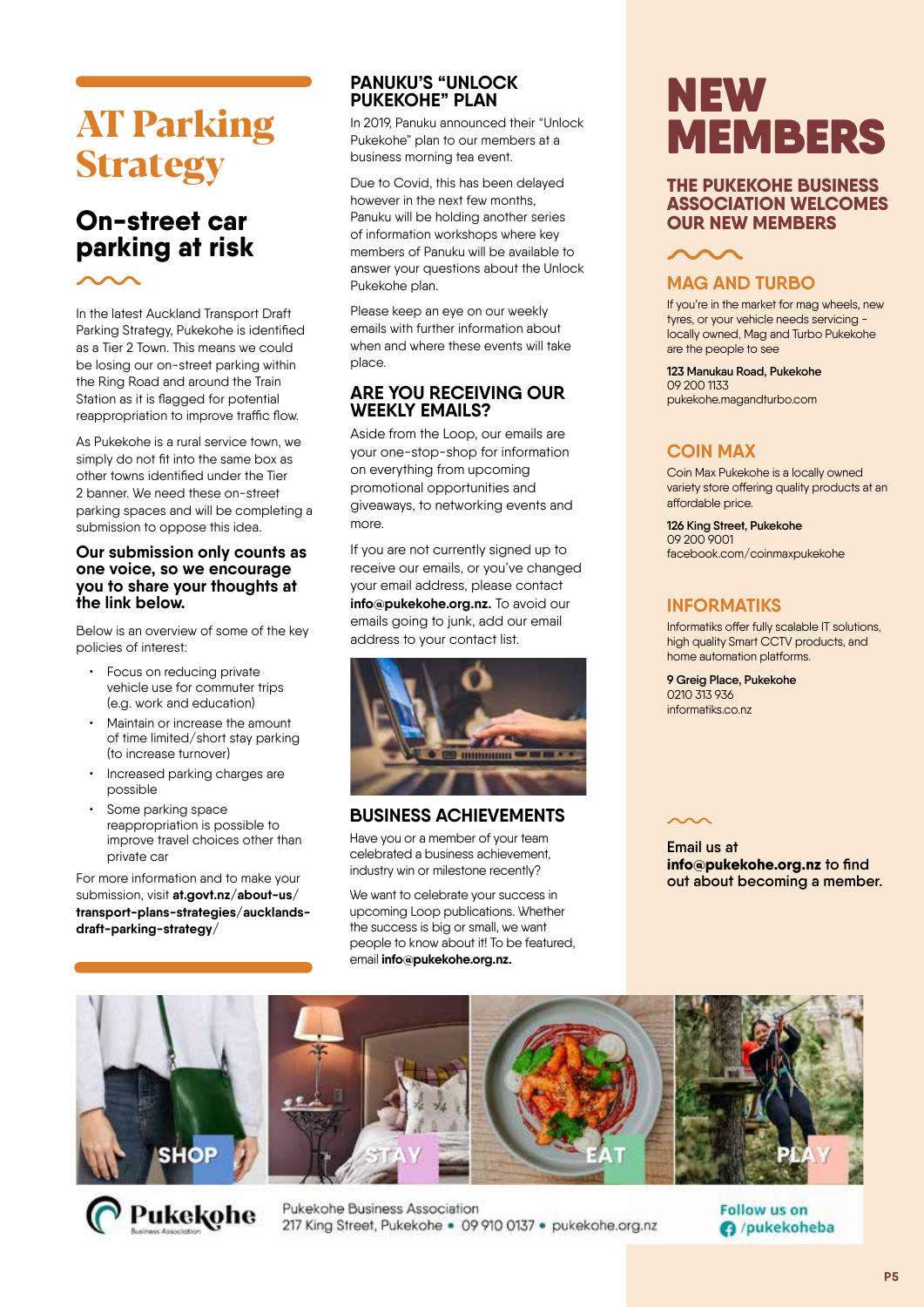

#### **BUSINESS FEATURE**

# **Trident Homes**

# **A family affair**

Trident Homes Franklin is owned and operated by husband and wife Kurt and Kelly Barnes, who combined have more than 20 years of experience in the industry, along with strong management and sales backgrounds.

Kurt and Kelly have hit the ground running, purchasing their own home, having their second baby, and buying a Trident Homes Franchise all within the space of 9 months.

Kurt, his brother Tim, and Joe are all highly experienced within the construction industry and are all Trade Qualified. They carry between them nearly 40 years of knowledge and expertise.

Using their industry knowledge and skills to run an honest, transparent, and efficient building process for their clients is their utmost priority.

Trident Homes Franklin understands that building a new home is exciting and can also be quite overwhelming, which is why the team will support you throughout this time to ensure you are

well informed at all stages of the build.

Whether it is choosing your colours through to planning your kitchen, the team will be there to guide you through this process.

## **"Kurt and I recently built our first home so we understand how daunting this process can be"**

Kurt and Kelly are proud to be Franchise Owners of a brand that only engages with Trade Qualified Construction Teams and offers a 10 year Master Builders Guarantee on every job they build.

#### **Give Trident Homes a call today to discuss your next home build!**

135 Manukau Road, Pukekohe 09 238 2558 www.tridenthomes.nz

## **Interview with Kurt Barnes**

#### **WHAT INSPIRED YOU TO OWN YOUR OWN BUSINESS?**

To add to the growing community of Pukekohe. And to create a future for my family.

#### **WHERE WOULD WE FIND YOU AFTER WORK?**

At home with the family.

#### **WHAT IS THE BEST BUSINESS ADVICE YOU'VE RECEIVED?**

You're only as good as the team around you. Be genuine and be yourself.

#### **WHAT DO YOU LOVE ABOUT PUKEKOHE?**

The community. The people. Pukekohe has everything you need, yet still has that small town feel about it.

#### **WHAT IS SOMETHING PEOPLE MAY NOT KNOW ABOUT YOU OR YOUR BUSINESS?**

I delivered my baby on the bedroom floor and I am ambidextrous.

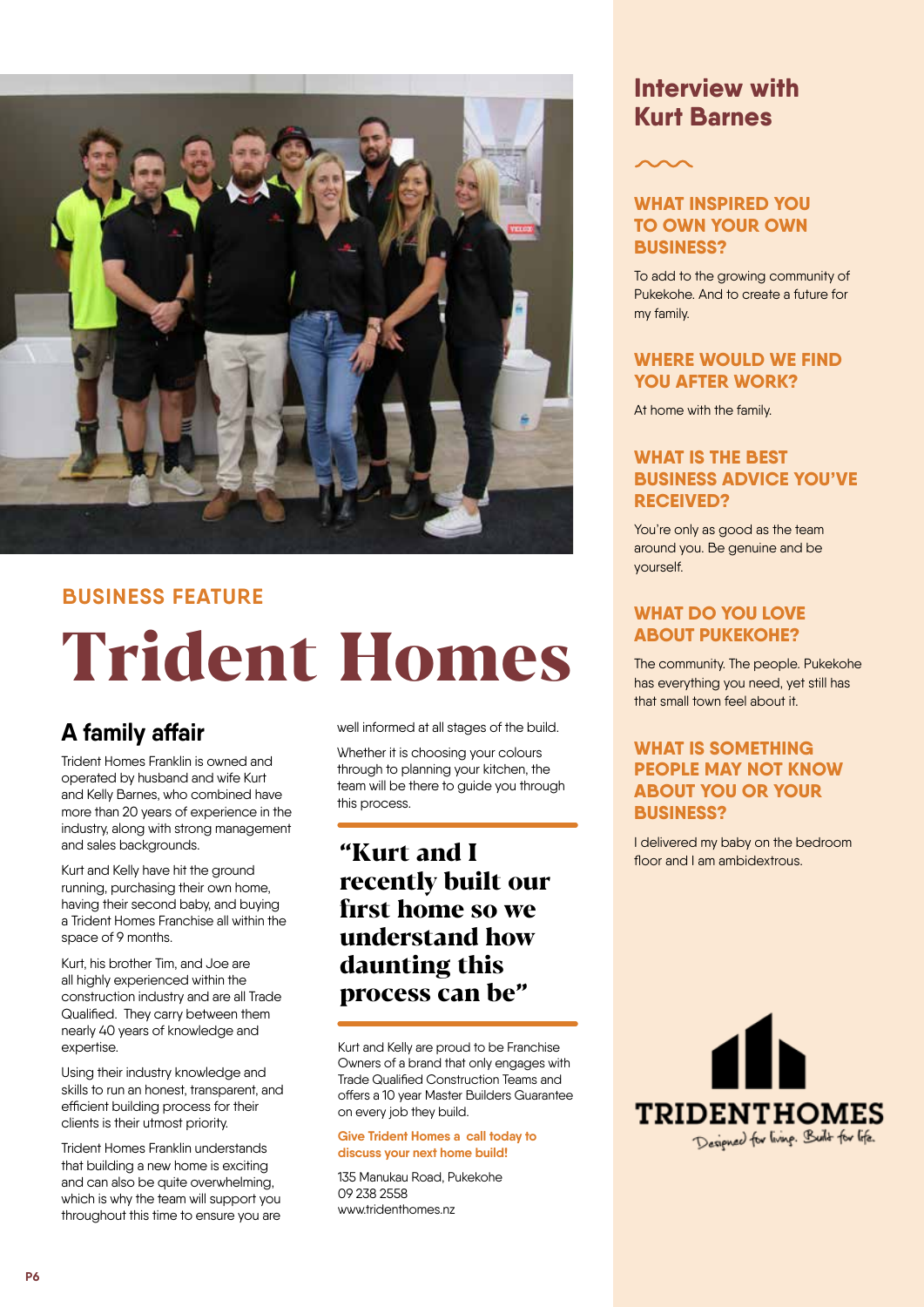# LOCAL **ACHIEVEMENTS**



## **CAMPBELL TYSON**

Congratulations to Campbell Tyson Chartered Accountants on their 100th year in business. Now that's an achievement!

Level 2, 1 Wesley Street, Pukekohe



### **PREVIEW & DISTRICT**

Congratulations to Liz, Greg and the team at Preview & District for 39 years in business!

156 King Street, Pukekohe



### **F45 PUKEKOHE**

Congratulations to Kat and her F45 Pukekohe crew for recently celebrating their third year in business!

243 Manukau Road, Pukekohe

# SHOUT OUTS

# **COUNTIES ENERGY**

Counties Energy has been announced as a finalist in the national energy awards for their electric vehicle charging platform OpenLoop – an open electric vehicle charging platform that provides creative and innovative EV charging offerings to Kiwis and enables greater competition in the EV charging market.

### **THE DAILY GOODS AND YAKETY YAK**

Pukekohe is lucky enough to have two finalists in The Great NZ Toastie Takeover 22.

The Daily Goods has entered the "The Roastie Toastie", and Yakety Yak is a strong contender with the "Boil Up Toastie". Judging is underway and the nation's Supreme Winner will be announced on 27 July, 2022. Check out their toasties then vote for them by visiting **toastietakeover.com**

### **THANK YOU, ABBEY**

The PBA would like to extend our sincere thanks to Constable Abbey Patterson who is leaving her role in the Pukekohe Police Communities Team, to take on a front-line role based in Papakura.

Abbey has been an incredible asset to the Pukekohe Comunities Team, and the support she has given our businesses will be missed. We hope to see her in Pukekohe every now and again!

#### **Police appeal for information relating to dirt bikes**

Counties Manukau Police continue to appeal for information in relation to dangerous behaviour involving dirt bikes.

Counties Manukau South Area Commander, Inspector Joe Hunter says Police have no tolerance for this sort of risky and illegal behaviour.

"Recent incidents illustrate the risks that this behaviour poses and the potentially fatal consequences it could have for community members just going about their business.

"We want to reassure the community we do take this offending seriously and we work hard to identify and locate offenders and impound their bikes."

Hunter says Police are thankful for information the community provides and encourages people to continue submitting photos and footage of dangerous dirt bike driving behaviour.

He also encourages people to let Police know about addresses with a lot of dirt bike activity.

Any nominations can be sent via email to **CMSCommunities@police.govt.nz** 

Reporting can also be made by phoning 105, or via Crime Stoppers anonymously on 0800 555 111